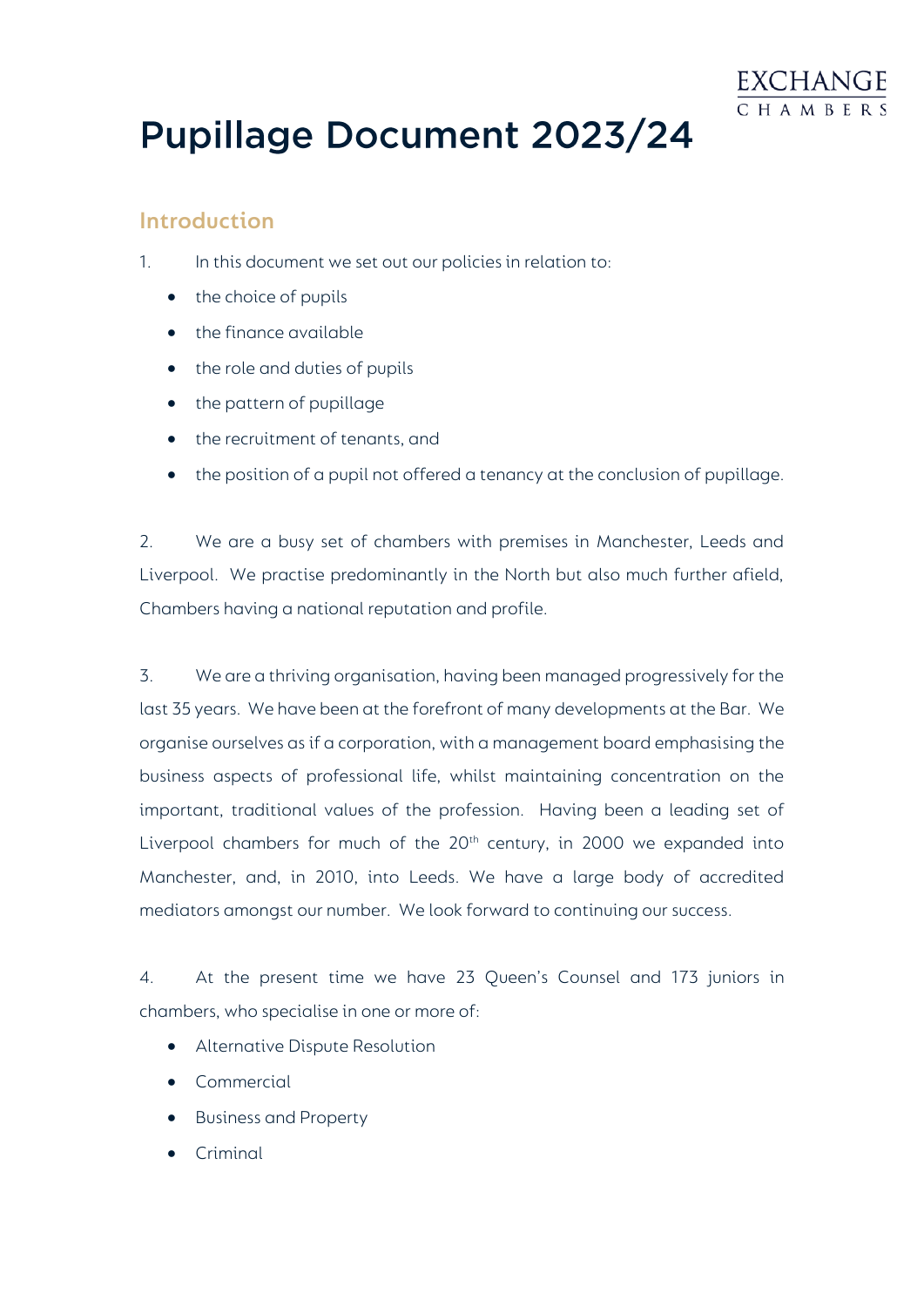

- Data Breach and Privacy
- Employment, Pensions and Tax
- Family
- Local Government and Social Housing
- Personal Injury and Clinical Negligence
- Private Prosecutions
- Public Law and Court of Protection
- Regulatory and Professional Discipline

In addition, we have experts in taxation, pensions and insurance. A substantial part of our work is for local authorities and government bodies.

# **Pupillage Committee**

5. The Pupillage Committee consists of a cross section of members of chambers from silks to more junior members.

6. This is not an ad hoc committee. It has, between its members, over 50 years' experience of considering pupillage applications.

### **Selection Procedure**

7. For applications for pupillage commencing in Autumn 2023/24, Chambers is not a member of the Pupillage Gateway.

8. The application form is available online from **Wednesday 5th January 2022**, and the deadline for applications is 11am on **Wednesday 9th February 2022**.

9. Applications must be made on Chambers' own application form, which can be found on our website. Whilst we prefer applications to be made electronically, a hard copy of the form, which may be completed by hand and returned to us, will be made available upon request. We will make all reasonable efforts to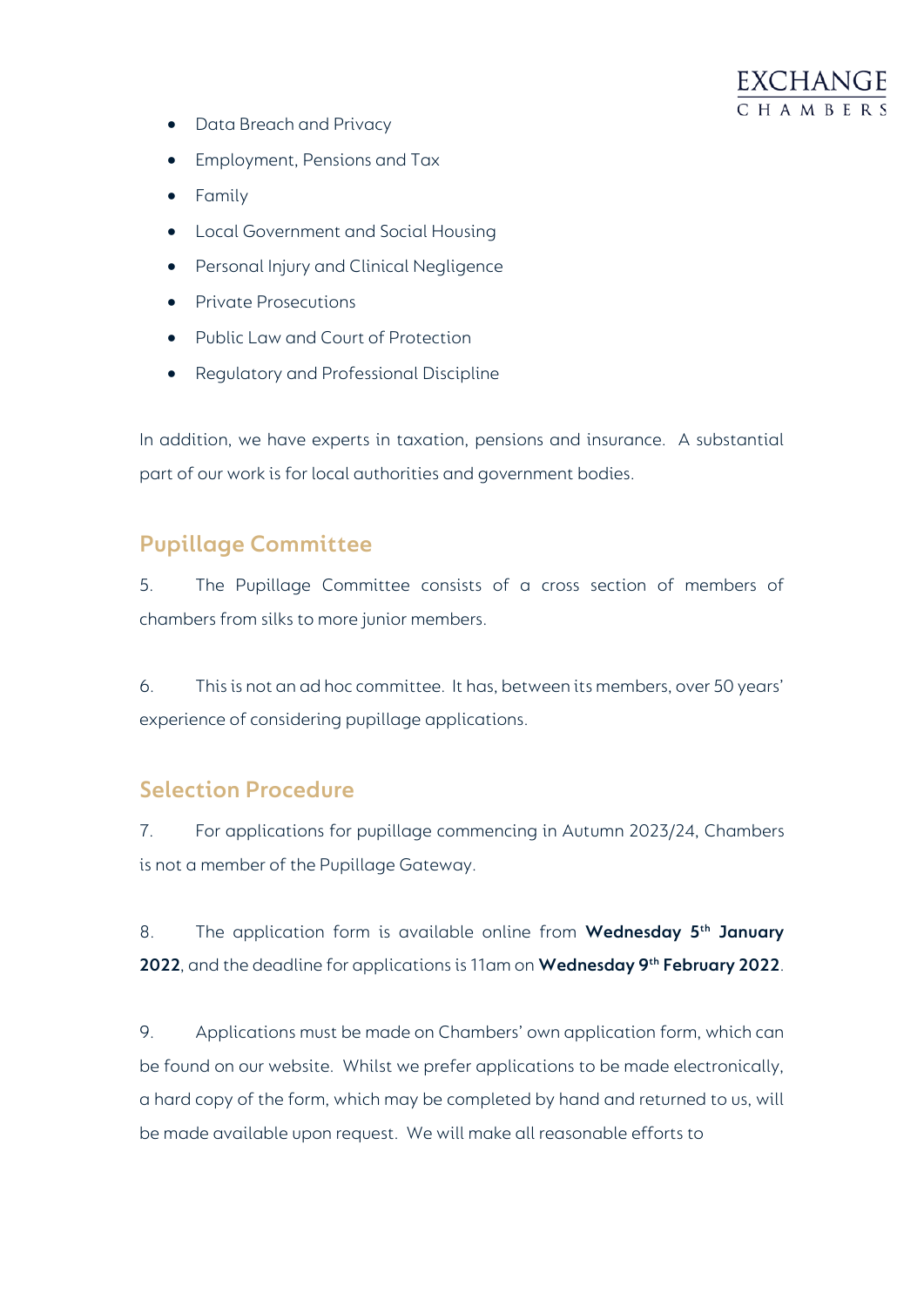

accommodate any applicant who may have specific requirements which need to be met in order for them to be able to complete the application form.

10. Any applications by way of covering letter with CV will not be considered.

11. We will communicate with candidates by email, unless that is impossible, or unless particular circumstances indicate that it would be inappropriate for us to attempt to do so.

12. The Pupillage Committee intends to consider all applications in accordance with the procedure described in more detail below.

13. The initial consideration of applications is carried out in accordance with strict criteria laid down by the Pupillage Committee.

14. Thereafter, the Pupillage Committee will meet. In view of the very considerable number of applications that we receive each year, it is simply not feasible to interview everyone.

15. At that meeting the Pupillage Committee carries out two further tasks:

1 It reviews the selection process undertaken, in order to ensure that its selection criteria have been adhered to, and that Chambers' Equal Opportunities Policy has been implemented. It does this by taking, before the meeting, a sample (about 10) of the applications received and itself applying the selection criteria in accordance with the Equal Opportunities Policy. This is done in an effort to ensure that no injustice is done to any candidate.

2 It also reconsiders the applications as a whole with a view to ensuring that no candidates have suffered inadvertent discrimination.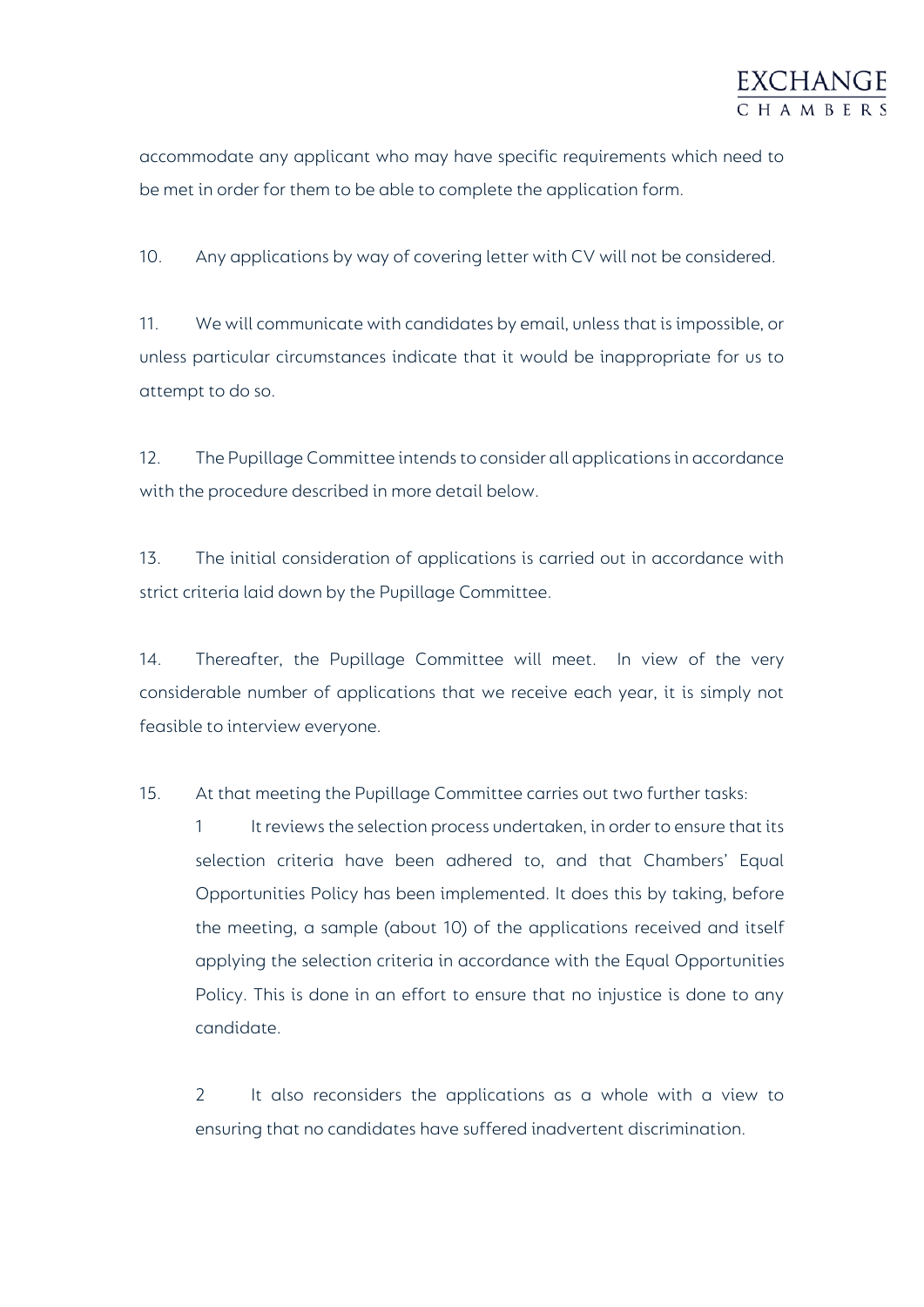16. First round interviews will take place in Liverpool on **Saturday 26th March 2022**. We anticipate that we will offer first round interviews to approximately 12 candidates for each practice area in which we are recruiting. No interview on that day will last longer than 25 minutes. Some days prior to the interview, candidates will be provided with a question to answer; it will form the basis of discussion which will occupy part of those 25 minutes. Candidates must be prepared to defend the opinions they express. Unfortunately, due to the current Pandemic and Covid restrictions, it may be necessary to make arrangements for interviews to take place via Zoom rather than in person.

17. Interviewees are all assessed by reference to the same criteria, and the questions asked are designed both to give candidates the opportunity to perform in each criterion and to allow for objective marking by the interview panel (which will consist of Members of the Pupillage Committee, together with other members of Chambers and possibly Chambers' Chief Executive, Jonathan I'Anson). Each member of that panel will, independently of their colleagues, record the marks they have awarded immediately after the conclusion of each interview.

18. At the end of the day, the interview panel will collate their marks and discuss the result. They will then decide which candidates will be invited to take part in the second round. We anticipate no more than a total of twelve applicants will reach second interview stage.

19. The second round will take place **Thursday 7 th April 2022**. It will probably last one full day and will include a mixture of formal interviews and assessed practical exercises. Accommodation will be provided at Chambers' expense for second round interviewees if required; travel expenses will also be met. At the end of the second round of interviews, candidates' marks will be collated and the Pupillage Committee will consider what recommendation to the Management Board, which makes the final decision whether an offer of pupillage is to be made. Unfortunately, due to the current Pandemic and Covid restrictions, it may be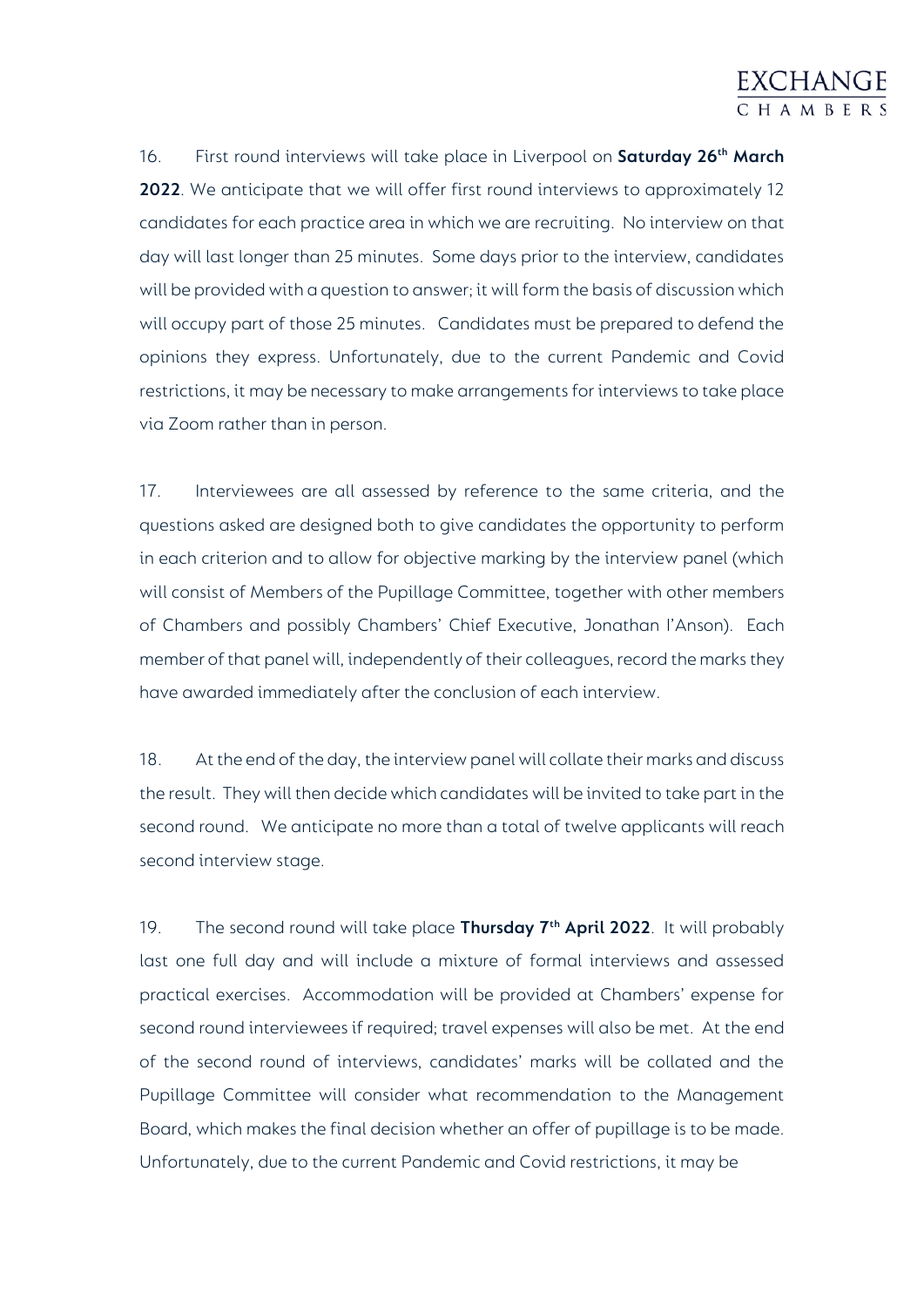necessary to make arrangements for interviews to take place via Zoom rather than in person. We will make any offer of pupillage on **Friday 6th May 2022** in accordance with the Pupillage Gateway Timetable.

20. In the event that a candidate is interviewed and not offered a pupillage, we will let that person know as soon as possible so that they may concentrate their attention on other applications.

21. If invited to interview, whether first or second round, candidates should be aware that they will be assessed carefully at all stages. That said, our fundamental approach to interviews is that they should be conducted in as informal an atmosphere as possible. We prefer conversation to confrontation. We are conscious that, for many candidates, attending interviews is in itself a stressful experience. We think it wrong to put the candidate under further pressure simply to see the reaction. Our belief, based on many years' collective experience, is that candidates are more likely to give of their best if they are put at their ease. Our objective is to make sure that we see the best of each candidate. Nonetheless, each candidate's first task as an advocate will be to persuade us that we would be making a serious mistake if we do not accede to their application.

22. As well as giving the Committee the opportunity to assess each candidate invited for interview, the candidates will have the opportunity of deciding whether they would want to join us if invited to do so.

23. It is important to understand that, when we make decisions about pupillage, we have the long term very much in mind. Our hope is that we will be able to offer a tenancy to the successful pupillage applicant at the conclusion of pupillage. The decisions that we make directly affect the very future of Chambers. It is for this reason that we take as much care as we do over applications for pupillage.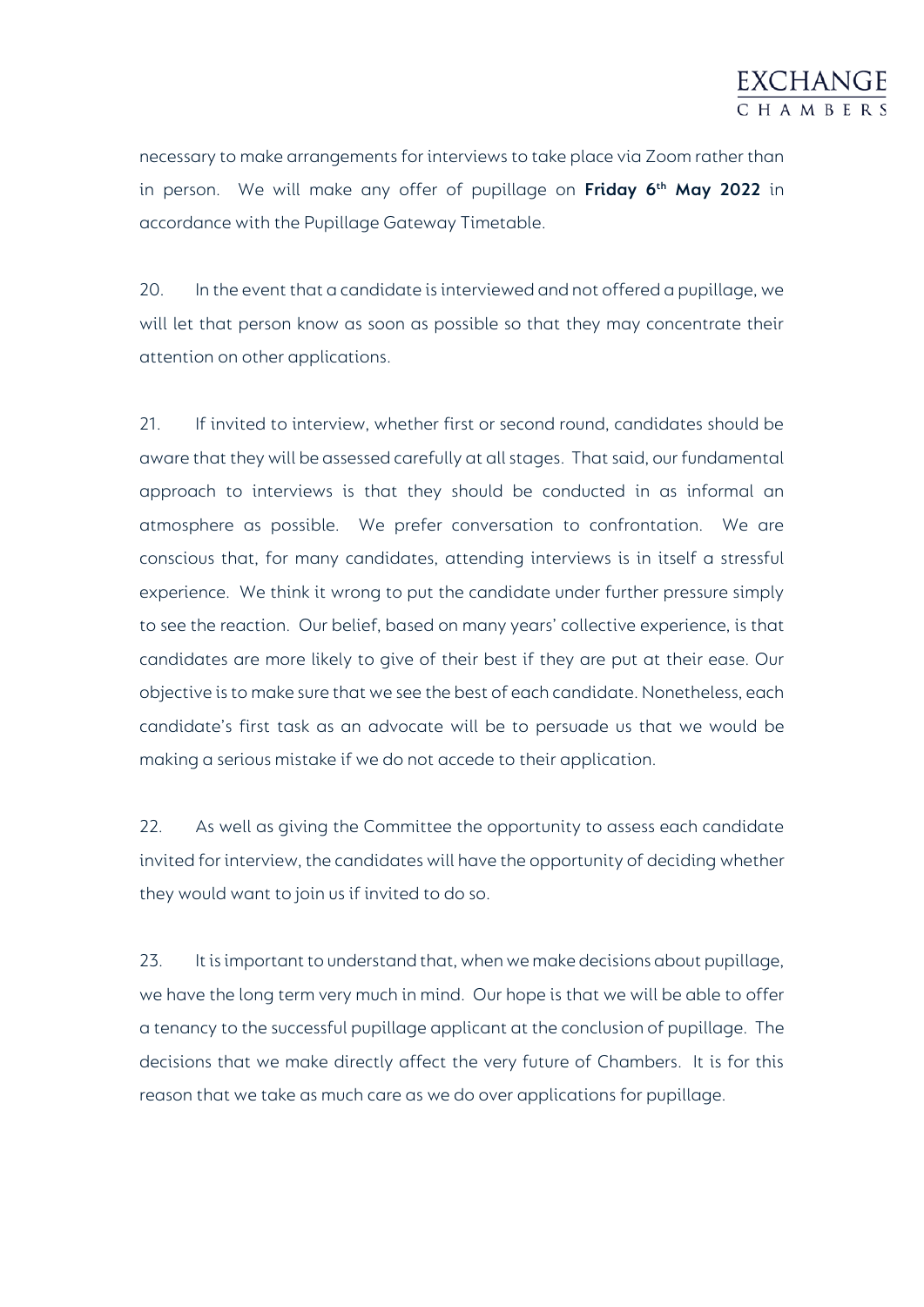

24. The Committee is acutely conscious that the decisions it makes may result in disappointment. We are sometimes asked to give reasons for our decisions. We ask candidates who have been unsuccessful to bear in mind the intensity of the competition and the extremely high standard of very many of the applications. We take no pleasure at all in refusing, as we are obliged to do each year, applications from candidates who we are fairly confident will do well at the Bar.

25. We assess applications quite regardless of age, sex, race, ethnic origin, disability, social background, political persuasion, religion, marital status and sexual orientation. Although we are in search of excellence, no candidate should feel inhibited from applying to us for either a mini-pupillage, a pupillage proper or a tenancy. Indeed, we welcome and encourage all applications, and will make every reasonable allowance to ensure that they can be made.

#### **Qualities**

26. We are looking for candidates with the following qualities:

- integrity
- a fine intellect
- a commitment to equality, diversity and inclusion
- a capacity for sustained hard work under pressure
- sound judgment
- an ability to relate appropriately to the very widest cross section of society
- clarity of thought and expression
- confidence
- enthusiasm
- broadness of mind, and
- an ability to achieve.

We will look for evidence of those qualities in your application form and your interview. We will assess each application against those criteria. Please make sure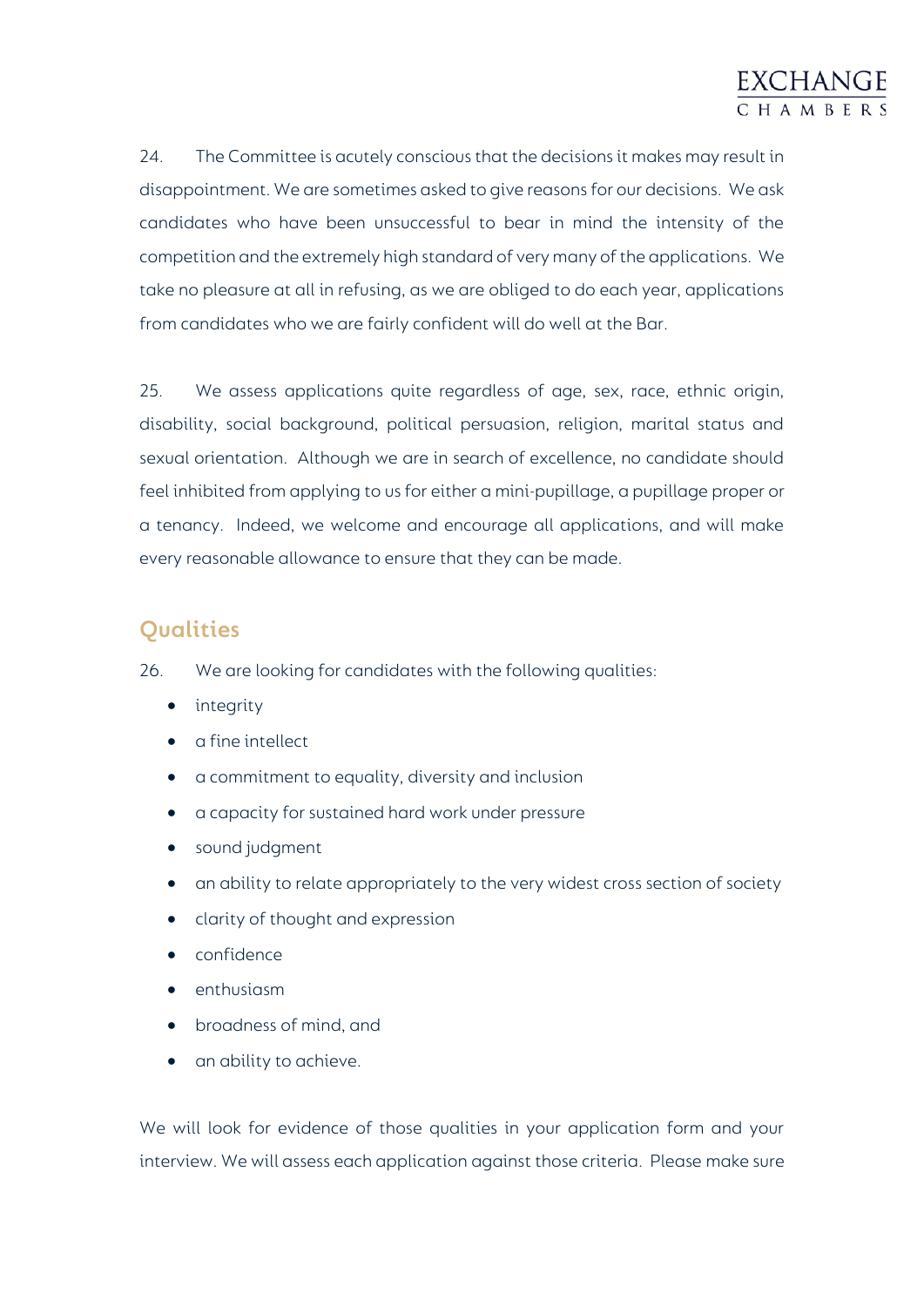

that you provide specific examples that demonstrate how your skills match the qualities and abilities sought. It is not sufficient to talk generally about a situation and what happened - we need to know specifically what the situation was, your task and the result.

We will only offer a Pupillage to candidates who are truly outstanding.

27. Whilst we take into account a candidate's A Levels, we do not require any minimum grades as a pre-requisite for interview. We believe that more recent evidence of academic achievement is of greater relevance to pupillage selection. As we require evidence upon which to base our decisions, we ask all applicants who are invited for interview to forward, before the first interview, certificates of A levels, degrees, and post-degree qualifications.

28. Equally, we accept that class of degree alone should not be regarded as an infallible indicator of likely success in practice. However, we receive hundreds of applications each year. As a general rule, we do not interview candidates with less than an upper second-class degree, unless there are extenuating circumstances. If a candidate with less than an upper second feels his circumstances are extenuating, they should explain why in their application.

29. We have no requirement that a candidate should have studied at a particular educational institute or type of institution.

30. We ask all candidates invited for interview to forward, in advance of the first interview, references supporting their application. A separate form is available on the website for referees' use.

# **Pupillage itself**

31. We invest a lot of time and money in pupillage because we believe it to be of immense importance to the long-term well-being of Chambers.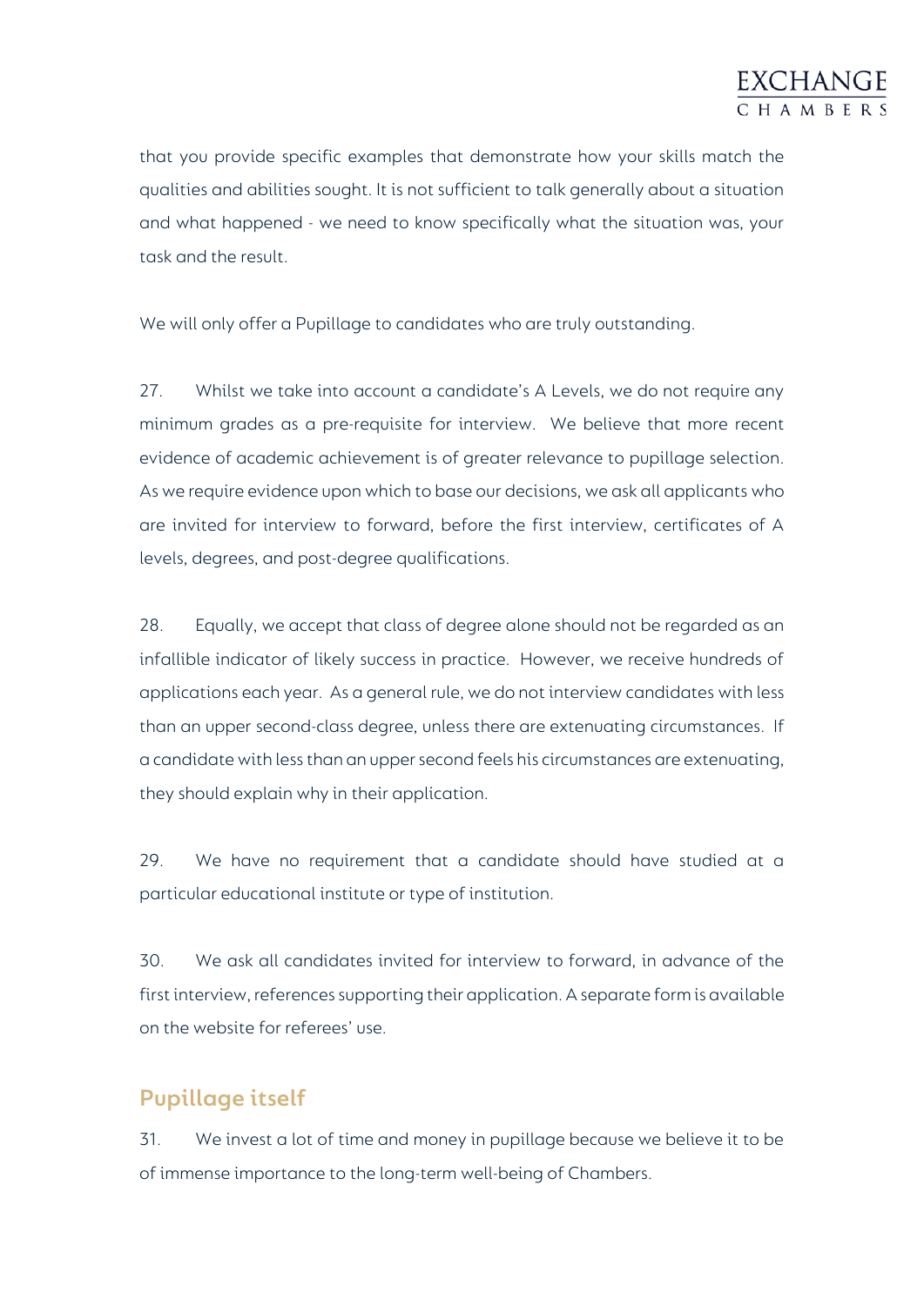

32. Each pupil will have one pupil supervisor whose room, if space permits, they will share, and with whom they will spend the majority of their time both in and out of court. The pupil supervisor will be responsible for introducing the pupil to Chambers' life, and for ensuring that all necessary arrangements are made for the pupil to experience such aspects of Chambers' work as are outside the pupil supervisor's own practice.

33. We are an authorised AETO and each pupil is given at the beginning of their pupillage a bespoke training plan.

34. We encourage all pupils to attend the seminars, lecturers and courses given on circuit, and further afield, and by Chambers, that are relevant to the work they are likely to undertake in practice. Similarly, pupils are encouraged to belong to any appropriate specialist bar associations.

35. During pupillage there will be a total of 4 weeks holiday per annum i.e., 20 days in addition to Bank Holidays during pupillage, with 2 weeks' holiday to be taken in the first 6 months and 2 weeks' holiday in the second 6 months. There will be some flexibility with regard to further time off if required during pupillage.

36. It is our intention that a close professional relationship should develop between pupil and pupil supervisor. A pupil should always feel entirely at liberty to turn to their supervisor for assistance, whether the problem is legal, ethical or personal.

37. At the conclusion of the first six months' pupillage, a pupil can expect to undertake paperwork and court work in their own right, subject always to the approval of their pupil supervisor.

38. Whether the pupil is offered a tenancy at the conclusion of pupillage will depend on the views expressed by Chambers as a whole. Clearly, the pupil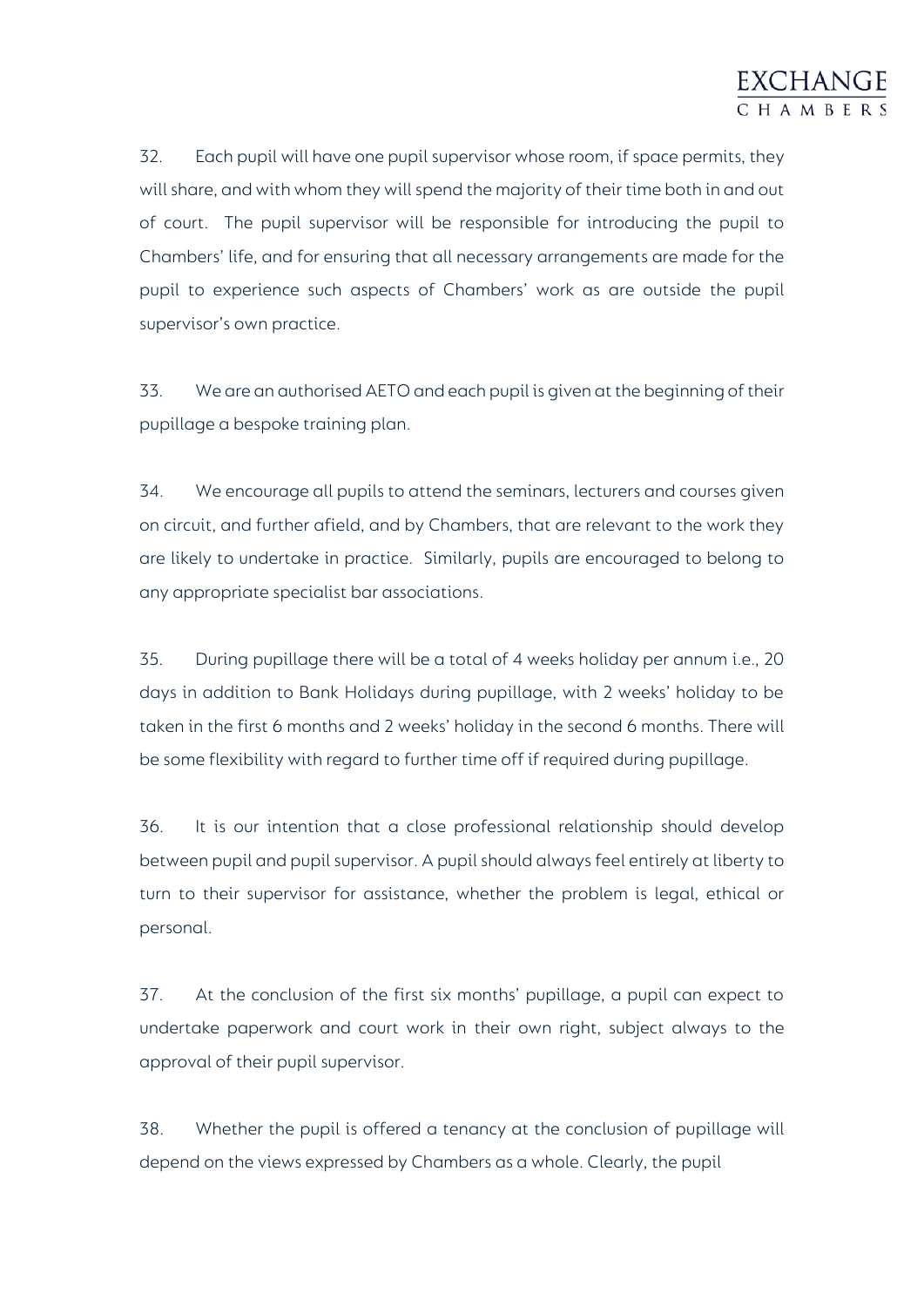# EXCHANGE CHAMBER

supervisor's report will be influential, but not necessarily conclusive. In formulating his report, the pupil supervisor gathers feedback on the pupil from a wide range of sources (including other members of Chamber, instructing solicitors and the clerking team) and thereafter makes a recommendation to the Management Board in that report. Obviously, we hope that every Chambers' pupil will eventually be offered a tenancy, but we think it right to make it clear that there is nothing automatic about the offer of a tenancy. A tenancy is the prize that awaits the pupil who has worked consistently hard during pupillage, and demonstrated a high degree of competence and commitment, thereby gaining the respect of Chambers as a whole.

39. The pupil's progress is continuously monitored by their pupil supervisor. A rather more formal review occurs at three monthly intervals, the purpose of which is to identify and resolve any problems or difficulties that the pupil might be experiencing.

40. No pupil will be taken by surprise if Chambers ultimately decides against offering a tenancy. The warning signs will almost certainly have been evident from quite an early stage and will have been raised during both formal and informal reviews; steps will have been suggested that are designed to correct the perceived failings or shortcomings.

41. If Chambers decides that a pupil should not be offered a tenancy, we will do what we can to try and help the pupil find a place in other chambers.

#### **Grievance procedures**

42. We have written grievance procedures that may be invoked by barristers, pupils, professional and lay clients, and staff.

# **Pupillage awards and funding**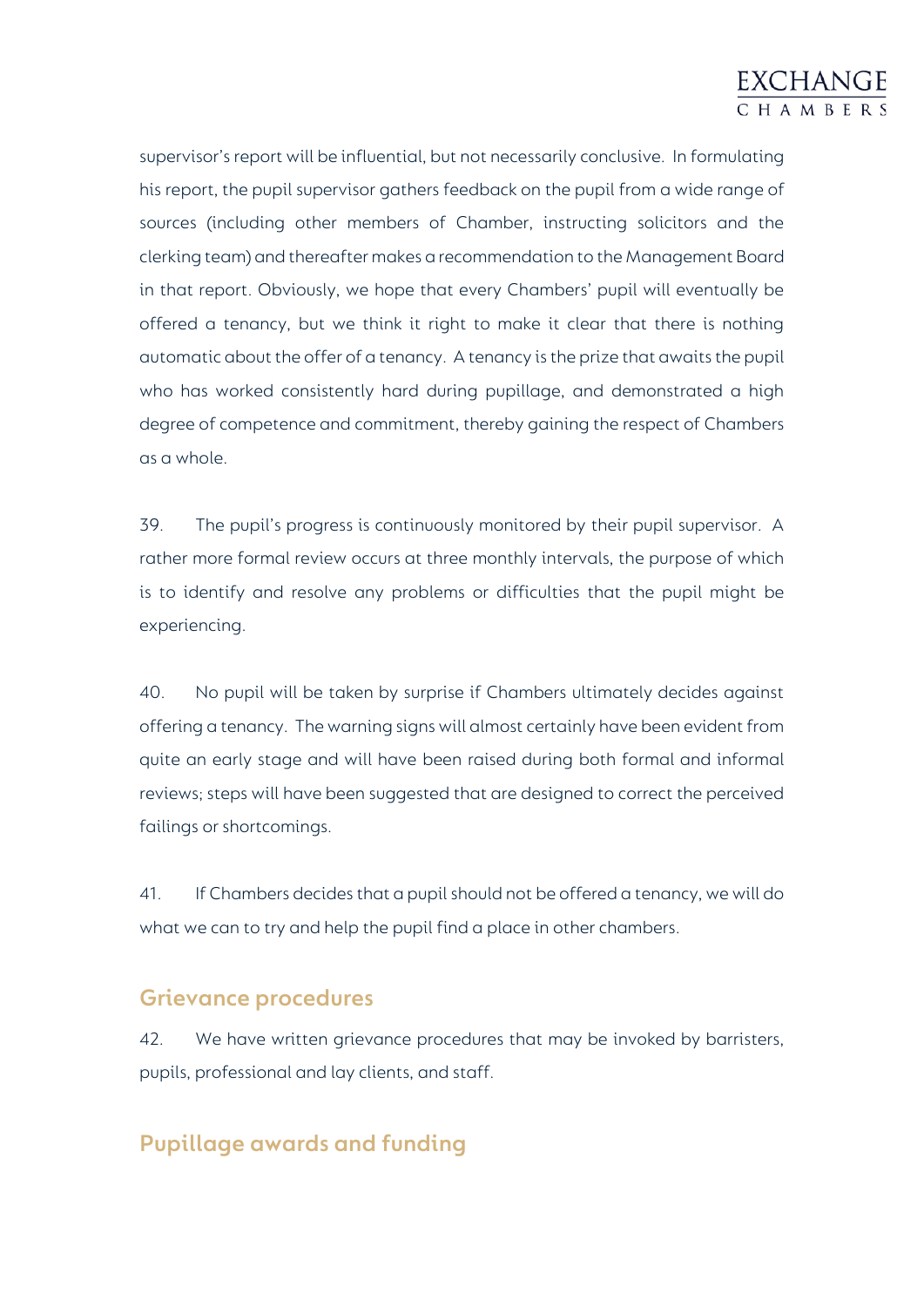43. Chambers' pupillage award exceeds the Bar Council's requirements. We pride ourselves that we offer an attractive financial package which is a combination of grant and loan/guaranteed income.

44. In practice this means that we shall make the following payments to each pupil:

- £5,000 to be paid during the first week of pupillage.
- During the first 6 (non-practising) months of pupillage the pupil will receive £1,325 per month
- During the second 6 (practising) months of pupillage the pupil's monthly income will never fall below £2000. In the event that it does, the pupil's income will be supplemented by Chambers to ensure a minimum amount of £2000.

Further details will be provided with the pupillage offer.

45. We are also conscious that pupils are likely to carry with them a burden of debt. Should an offer of pupillage be accepted, we will discuss with the pupil their borrowing and may, dependent on individual circumstances, make an offer to assist with the management of that debt, possibly by way of interest free loan.

#### **Expenses**

46. All expenses for travelling within the Northern/North Eastern circuits are to be covered within the payments of the pupillage award.

However, if you travel off Northern/North Eastern circuits, you can submit an expenses claim for your travel off circuit and these expenses will be reimbursed to you on production of receipts together with the signed expenses form.

47. The Bar Council's funding requirements make no provision for the period after the conclusion of pupillage. Chambers will however guarantee each pupil